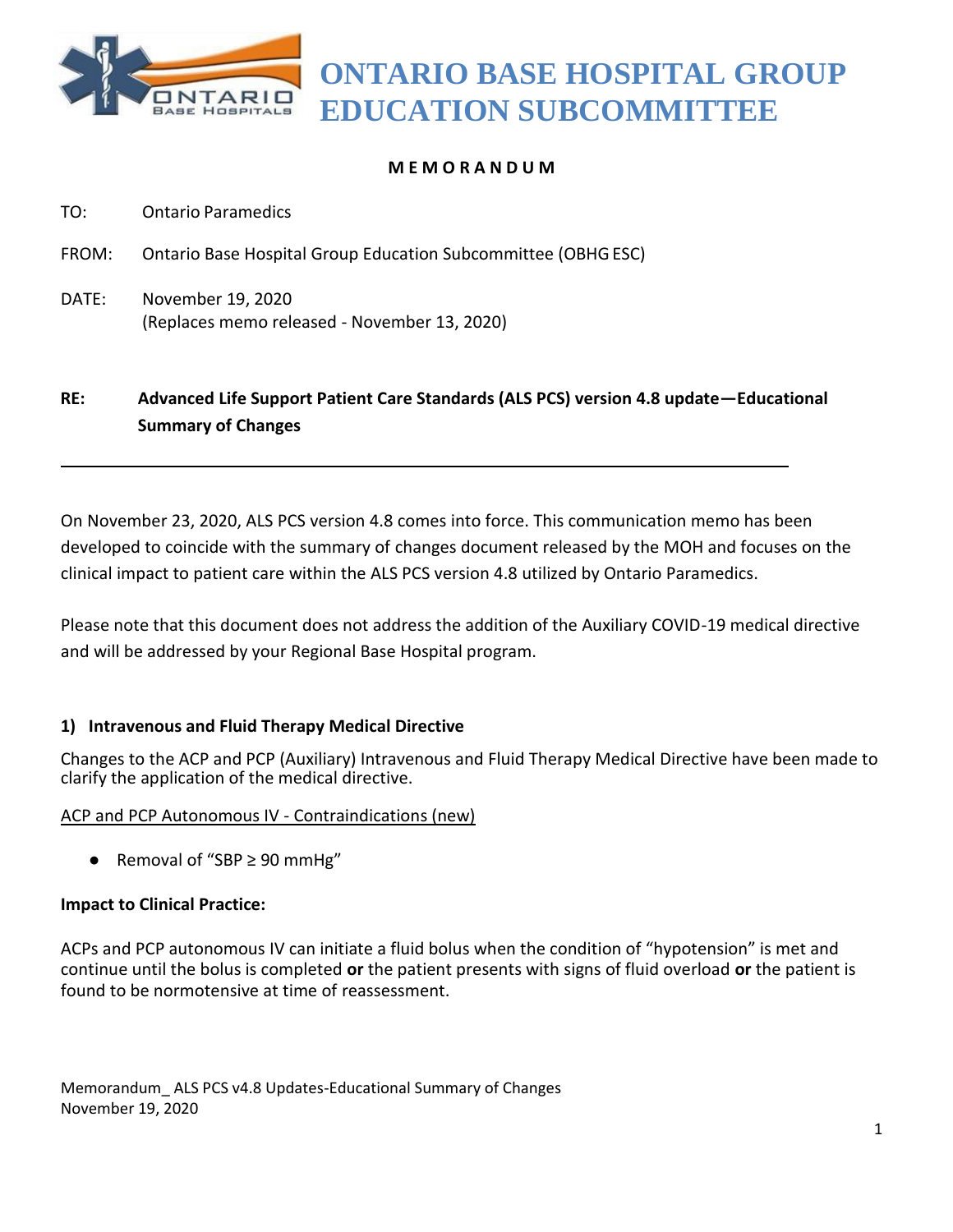

# **ONTARIO BASE HOSPITAL GROUP EDUCATION SUBCOMMITTEE**

# **Rationale:**

Removal of redundant statement within the medical directive.

# Mandatory Provincial Patch Point (new)

● Wording change to include 'Patch to BHP for authorization to administer 0.9% NaCl fluid bolus **to hypotensive patients** … with suspected Diabetic Ketoacidosis (DKA).'

## **Impact to Clinical Practice:**

Clarification of the Mandatory Provincial Patch point to emphasize the patch for patients … with suspected DKA who are also hypotensive. No change to clinical practice.

## **Rationale:**

To clarify language regarding the Mandatory Provincial Patch point when treating a patient under 12 years of age with suspected DKA and hypotension. Too much fluid for these patient may cause cerebral edema.

## Treatment (new)

 Added to note below fluid bolus dosingthat maximum volume of 0.9% NaCl is lower for patients with return of spontaneous circulation.

#### **Impact to Clinical Practice:**

No change to clinical practice.

#### **Rationale:**

To complete this statement which should include both cardiogenic shock and return of spontaneous circulation patients.

## Clinical Considerations (new)

● An intravenous fluid bolus may be considered for a patient who does not meet trauma TOR criteria, where it does not delay transport and should not be prioritized over management of other reversible causes.

## **Impact to Clinical Practice:**

Memorandum\_ ALS PCS v4.8 Updates-Educational Summary of Changes November 19, 2020 Allows for the initiation of an IV fluid bolus for the Trauma VSA patient as long as it does not delay transport or treatment of other reversible causes when appropriate.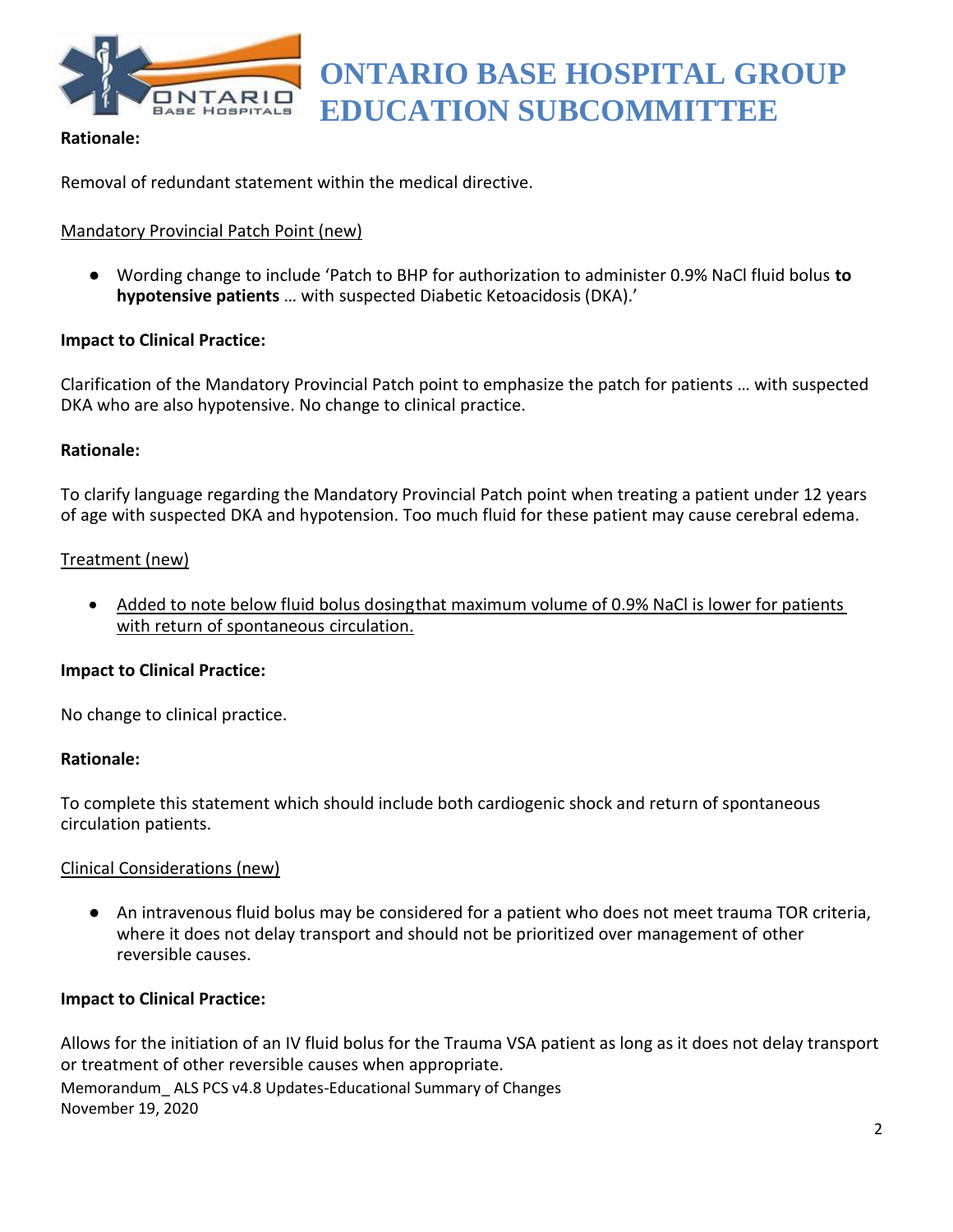

# **Rationale:**

Addresses the potential need for a fluid bolus as a reversible cause in the Trauma VSA patient who does not meet the criteria for Trauma TOR.

# **2) Moderate to Severe Allergic Reaction Medical Directive**

Changes have been made to highlight the priority in treatment and to indicate that Diphenhydramine is now a core medication within the Medical Directive.

# Clinical Considerations (new)

● Epinephrine IM administration takes priority over IV access.

# **Impact to Clinical Practice:**

In the setting of anaphylaxis, IV access should be considered only after IM administration of Epinephrine as it is the priority treatment and reduces the chance of inadvertently administering the medication via the IV route.

## **Rationale:**

To emphasize the priority of Epinephrine administration as a lifesaving treatment over IV access for Diphenhydramine or a fluid bolus.

## **3) Suspected Adrenal Crisis Medical Directive**

The routes of administration have been updated for ACPs and PCP autonomous IV.

## ACPs and PCP Autonomous IV - Treatment (new)

- PCP Autonomous IV routes IM/IV
- ACP routes IM/IV/IO/CVAD

## **Impact to Clinical Practice:**

ACPs and PCP Autonomous IV now have additional routes available for Hydrocortisone administration.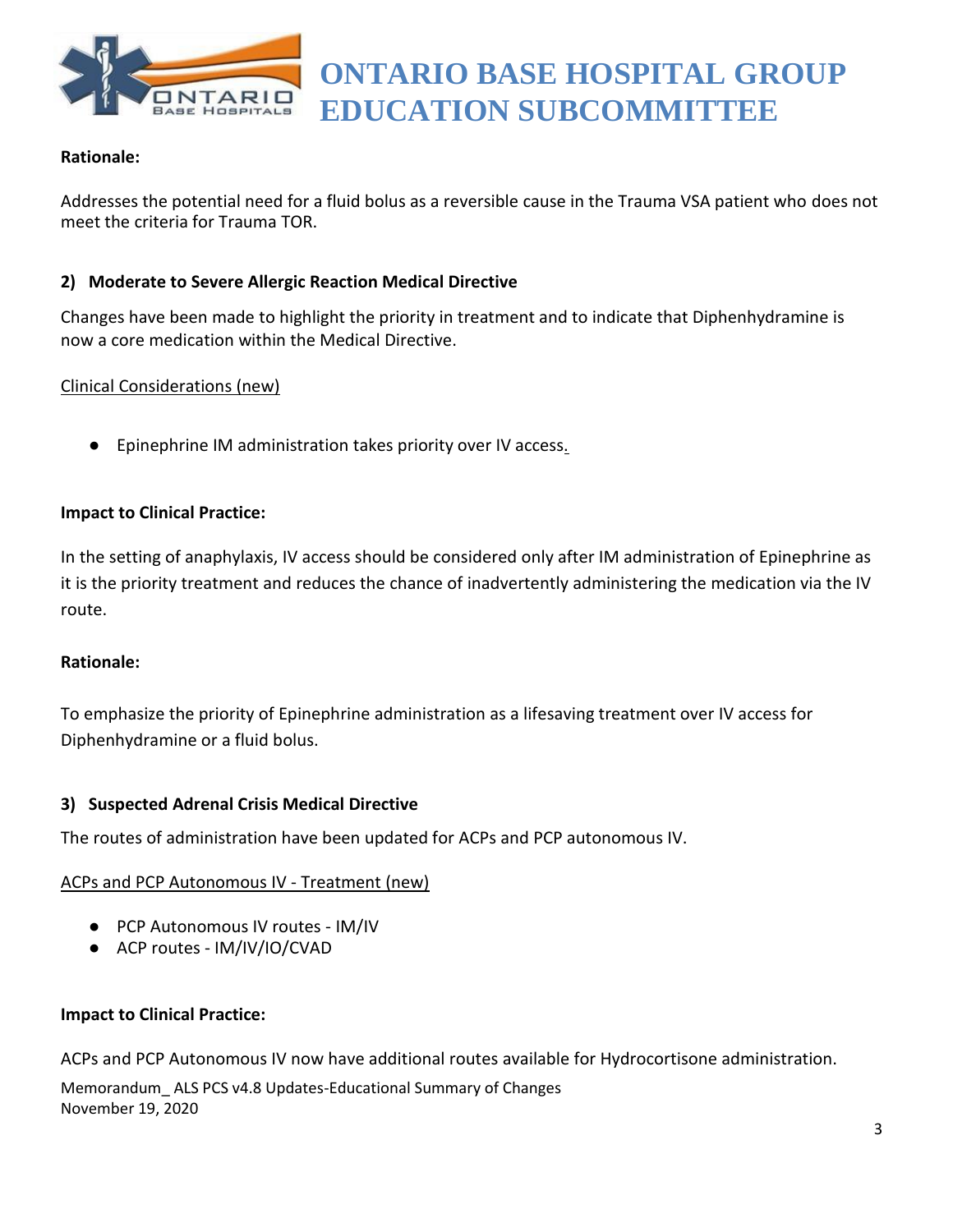

## **Rationale:**

Research suggests improved circulation of Hydrocortisone when using the IV routes, therefore they were added for those patients experiencing severe signs of symptoms of adrenal crisis.

# **4) Endotracheal and Tracheostomy Suctioning & Reinsertion Medical Directive (New)**

The Endotracheal and Tracheostomy Suctioning Medical Directive has been combined with the Tracheostomy Reinsertion Medical Directive for ease of application.

## Treatment (new)

● Removal of the maximum number of suctioning attempts

#### **Impact to Clinical Practice:**

Although there is no longer a maximum number of suctioning attempts, it is important to be aware of the potential effects of excessive and unnecessary suctioning to the patient and mucosal membranes.

#### **Rationale:**

This allows the paramedic to use clinical judgment while clearing the airway without the distraction of having to patch to the BHP for approval.

#### Treatment (change)

- Reference to infant, child and adult have been changed to specific ages.
	- Infant is now < 1 year
	- Child is now ≥ 1 year to < 12 years
	- Adult is now ≥ 12 years

#### **Impact to Clinical Practice:**

No change to clinical practice.

#### **Rationale:**

Reduces confusion by only using patient ages and removing the references to infant, child and adult patients within this medical directive.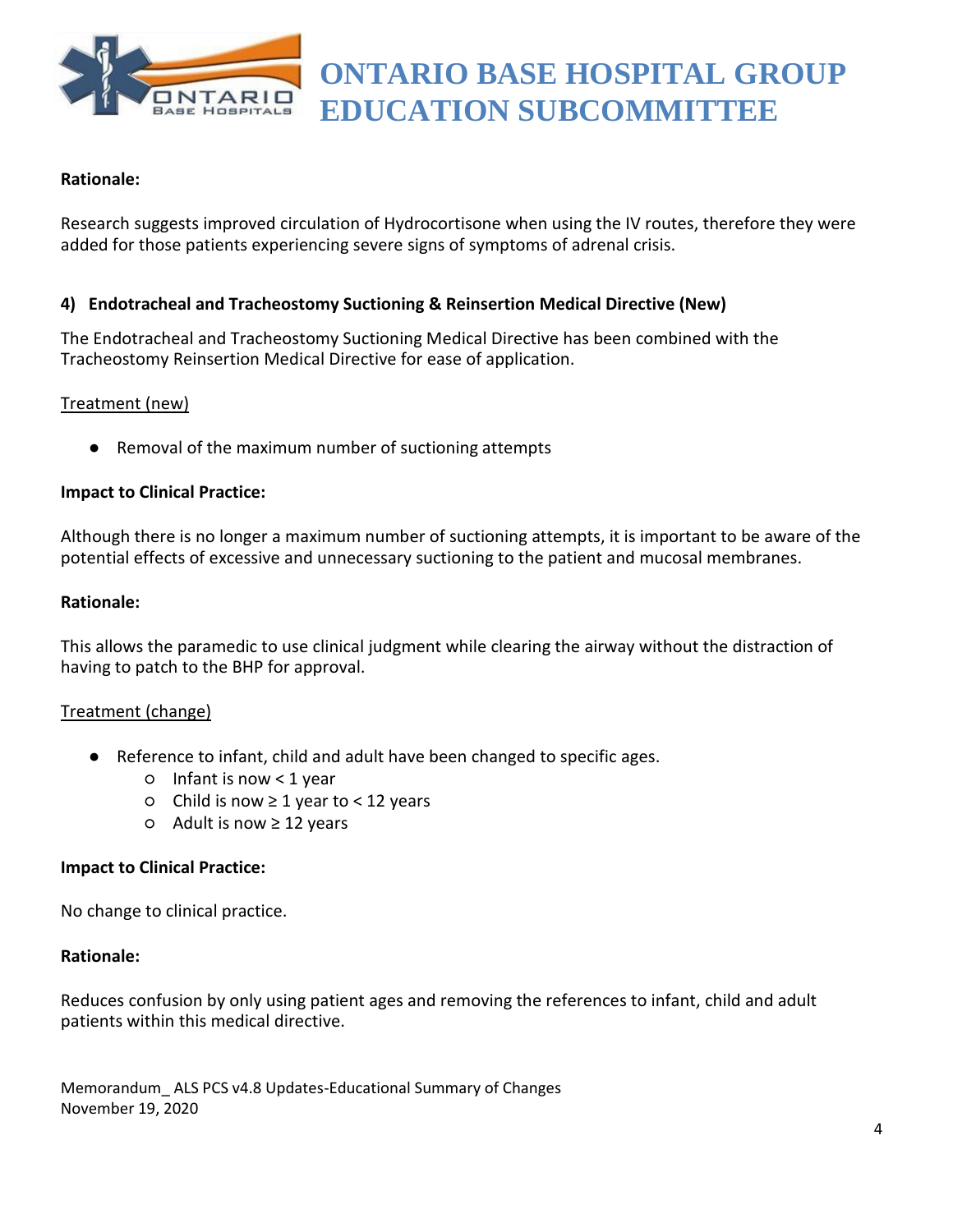

# Clinical Considerations (new)

● Utilize a family member or caregiver who is available and knowledgeable to replacethe tracheostomy cannula.

#### **Impact to Clinical Practice:**

The rationale for this statement is the belief that many caregivers will be more knowledgeable and comfortable with the procedure and the specific equipment available.

#### **Rationale:**

A family member or caregiver who changes the tracheostomy cannula routinely will typically be more comfortable/confident with the procedure.

#### **5) Pediatric Intraosseous Medical Directive**

#### Indications (change)

• Change to 'pre-arrest state'.

## **Impact to Clinical Practice:**

No change to clinical practice.

#### **Rationale:**

To align this indication with other medical directives which utilize the same wording.

## **6) Adult Intraosseous Medical Directive**

#### Indications (change)

• Change to 'pre-arrest state'.

## **Impact to Clinical Practice:**

No change to clinical practice.